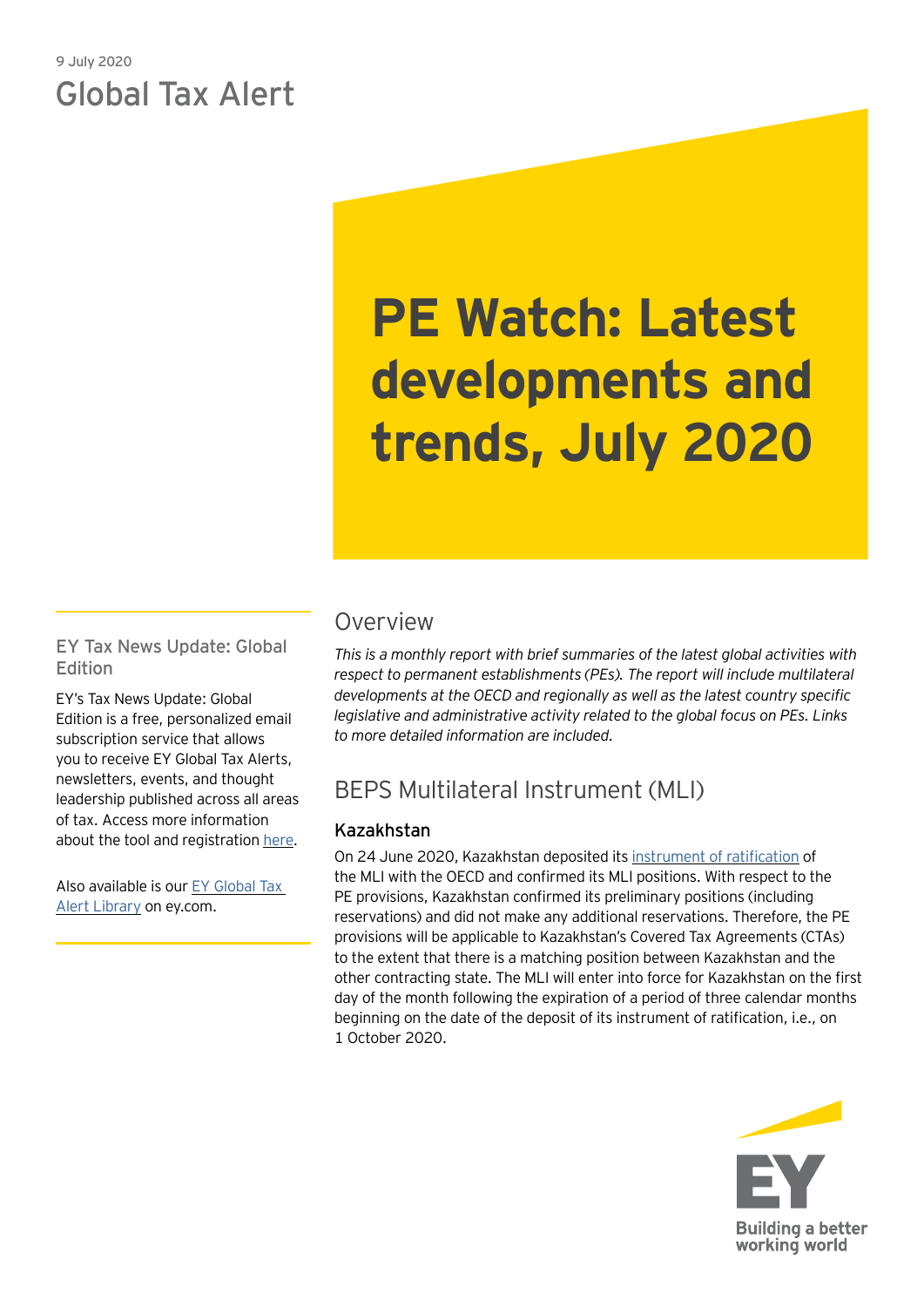#### Oman

On 7 July 2020, Oman deposited its [instrument of ratification](http://www.oecd.org/tax/treaties/beps-mli-position-oman-instrument-deposit.pdf) of the MLI with the OECD and confirmed its preliminary positions regarding the PE provisions. Oman reserved the right so that none of the PE provisions apply to its CTAs. The MLI will enter into force for Oman on 1 November 2020.

## Case law and tax rulings

### Colombia

The Colombian Tax Authority's Tax Opinion No. 370, dated 30 March 2020, was recently published. As per this tax opinion, profits distributed from a Colombian branch to its head office in Spain should not be considered "dividends" under the tax treaty between Colombia and Spain since the dividend treaty definition requires the existence of a "corporate right," which does not exist between a branch and its head office. Instead, profits distributed from a Colombian branch to its head office should be considered "business profits" covered by Article 7 of the tax treaty.

See EY Global Tax Alert, *[Colombian Tax Authority clarifies](https://globaltaxnews.ey.com/news/2020-5857-colombian-tax-authority-clarifies-profits-distributed-by-colombian-branch-to-its-home-office-in-spain-are-not-dividends)  [profits distributed by Colombian branch to its home office](https://globaltaxnews.ey.com/news/2020-5857-colombian-tax-authority-clarifies-profits-distributed-by-colombian-branch-to-its-home-office-in-spain-are-not-dividends)  in [Spain are not dividends](https://globaltaxnews.ey.com/news/2020-5857-colombian-tax-authority-clarifies-profits-distributed-by-colombian-branch-to-its-home-office-in-spain-are-not-dividends)*, dated 10 June 2020.

#### Denmark

On 30 June 2020, the Danish Tax Board (DTB) published two binding tax rulings (*bindende svar*) analyzing whether a representative office in Denmark constitutes a PE and whether procurement and logistics activities in Denmark constitute a PE, respectively. The [first tax ruling](https://www.skat.dk/skat.aspx?oid=2296744) addresses a Japanese company intending to set up a representative office in Denmark where one employee of the Japanese company would be performing activities there. The activities mainly relate to the representation of the Japanese company with other group companies, and the identification of potential business opportunities in Europe, specifically the Nordic countries. According to the tax ruling, an office is not in itself sufficient to determine a PE but rather it needs to be a place of business. In this particular case, the employee of the Japanese company does not carry on any business in Denmark and no customer-related activities, therefore, the representative office can be considered as a preparatory or auxiliary activity and consequently a PE would not exist. There has been similar rulings in Denmark in the past where the DTB found that a representative office performing similar duties did not constitute a PE.

With regard to the [second tax ruling](https://www.skat.dk/skat.aspx?oid=2296598), an employee of a Danish entity of a group assists an Irish company with procurement and logistic activities in connection with the distribution of products in Scandinavia and participates in the entire initial procurement process, including meetings with suppliers. The Danish employee is not authorized to negotiate contracts on his own or to conclude contracts for the Irish company since the Irish managing director is responsible for negotiating prices, contract terms, and contracting with suppliers. According to the tax ruling, the Irish entity does not have a PE in Denmark since the Danish employee does not have sufficient authority to conclude contracts on behalf of the Irish company.

#### Spain

On 3 March 2020, the Spanish Supreme Court issued a decision regarding the limits of a dynamic interpretation of tax treaties. The case concerns a Spanish company operating in Switzerland by means of a branch located therein. In the case at hand, the Spanish Tax Authorities assessed this case by interpreting the 1966 Spain-Switzerland tax treaty invoking the Commentaries to the 2005 Model Tax Convention (OECD MTC). The Spanish Supreme Court ruled in favor of the taxpayer for a number of reasons including that the OECD MTC Commentaries may not be directly invoked without the basis of a tax rule with normative value, since doing so, ignores the definition of PE agreed by both jurisdictions and substitutes it with a different and extended definition of PE.

See EY Global Tax Alert, *[Spanish Supreme Court rules](https://globaltaxnews.ey.com/news/2020-5884-spanish-supreme-court-rules-on-limits-to-dynamic-interpretation-of-tax-treaties)  [on limits to dynamic interpretation of tax treaties](https://globaltaxnews.ey.com/news/2020-5884-spanish-supreme-court-rules-on-limits-to-dynamic-interpretation-of-tax-treaties)*, dated 17 June 2020.

## PE developments in response to COVID-19

#### Canada

On 26 June 2020, Canada extended the application period of its [guidance](https://www.canada.ca/en/revenue-agency/campaigns/covid-19-update/guidance-international-income-tax-issues.html) on COVID-19 on international income tax issues raised by the COVID-19 crisis, including PE issues. The guidance initially was going to be applicable from 16 March until 29 June 2020. However, as the COVID-19 situation and travel restrictions remain in place, the guidance will now be applicable until 31 August 2020. Additionally, as it is currently uncertain how long it will be necessary for the travel restrictions to remain in place, the Canadian Revenue Agency may further extend the guidance or rescind it if no longer required.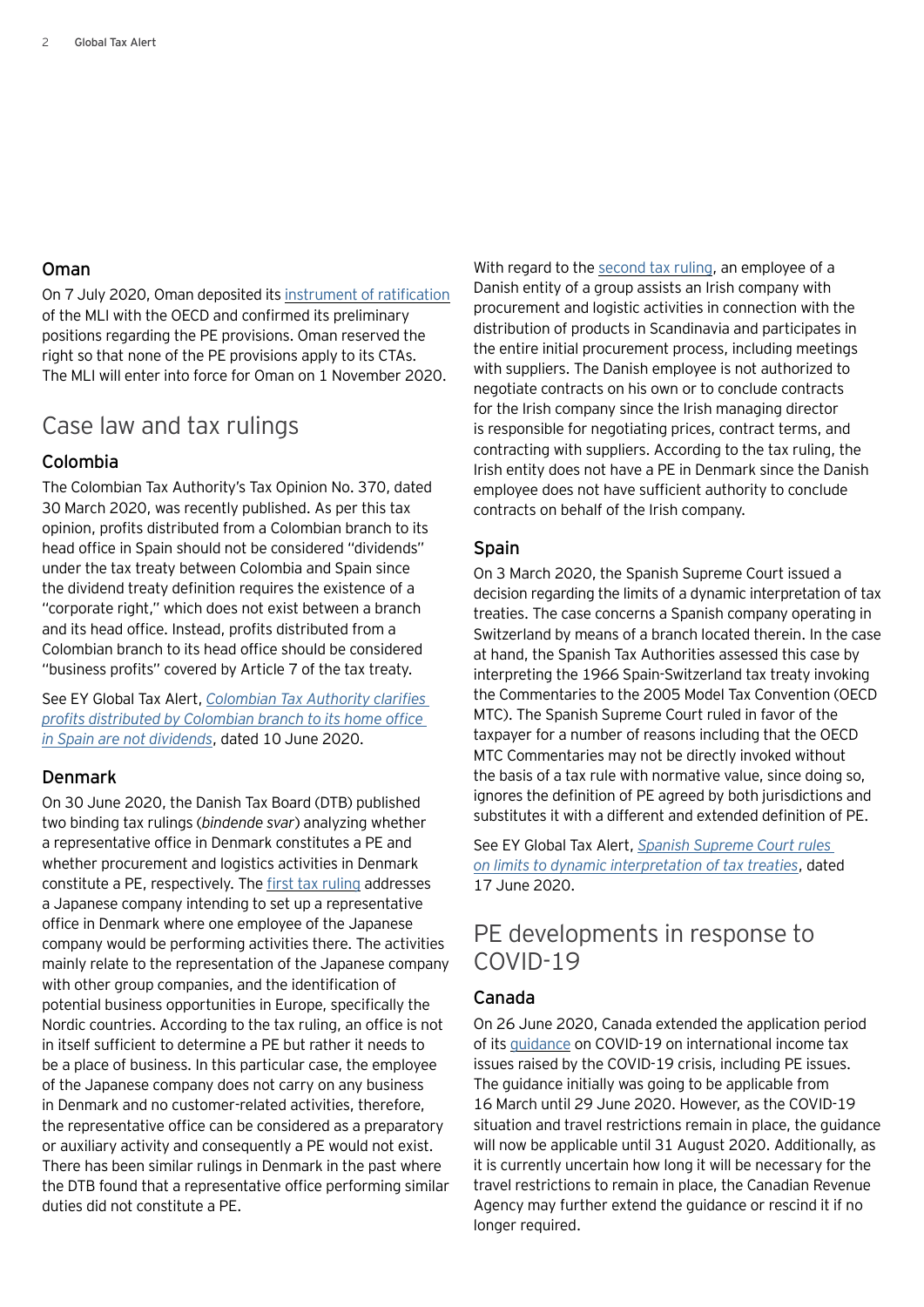#### Denmark

On 5 June 2020, Denmark launched a [public consultation](https://www.skat.dk/SKAT.aspx?oid=2296136) on guidance around some of the international tax issues arising as a consequence of COVID-19, including: (i) tax residency of both individuals and persons other than individuals; (ii) taxation of employment income; and (iii) permanent establishments. The Danish Tax Authorities (SKAT) agree with the OECD guidance on the tax treaty implications of the COVID-19 crisis and hence the draft guidance follows the OECD Secretariat's analysis on the same. Following the public consultation period, on 3 July 2020, the SKAT published the [final guidance](https://skat.dk/skat.aspx?oid=2296858&lang=da) which confirms, without modifications, the draft guidance.

## Other PE developments

#### Nigeria

On 29 May 2020, Nigeria published the Companies Income Tax Order (the Order) with retroactive effect as from 3 February 2020, to provide guidance on the definition of Significant Economic Presence (SEP) as included in the *Finance Act 2019*. To clarify the scope of the SEP, the Order makes a distinction between digital services and technical, management, consultancy or professional services, provided that both type of services are rendered by nonresident companies (NRCs) to entities in Nigeria. Regarding digital services that may create a SEP, the Order includes three categories, namely: (i) downloading digital content, transmission of data, provision of goods or services and intermediation services through digital platforms, as long as these digital activities exceed certain turnover thresholds; (ii) use of a Nigerian domain name of a website; and (iii) a website has a strong and consistent interaction with users in Nigeria. Regarding technical, management, consultancy or professional (TMCP) services, the Order provides that NRCs providing TMCP in Nigeria shall have a SEP where they earn any income or receive any payment from a person resident in Nigeria, or from a fixed base or agent of NRCs in Nigeria. Furthermore, the Order clarifies that in the future, if there is a multilateral agreement/consensus arrangement addressing the tax challenges arising from the digitalization of the economy to which Nigeria is a party, such agreement should prevail over the SEP provisions for digital services.

The Federal Inland Revenue Service might issue additional guidance on the application of the SEP provisions, as well as on other tax considerations related to it, such as profit attribution to a SEP in Nigeria, in the future.

See EY Global Tax Alert, *[Nigeria issues order on definition](https://globaltaxnews.ey.com/news/2020-5817-nigeria-issues-order-on-definition-of-significant-economic-presence-in-nigeria)  [of significant economic presence in Nigeria](https://globaltaxnews.ey.com/news/2020-5817-nigeria-issues-order-on-definition-of-significant-economic-presence-in-nigeria)*, dated 2 June 2020.

#### United Nations (UN)

From 22-26 June 2020, the UN held virtually its [20th](https://www.un.org/development/desa/financing/events/20th-session-committee-experts-international-cooperation-tax-matters)  [Session of the Committee of Experts on International](https://www.un.org/development/desa/financing/events/20th-session-committee-experts-international-cooperation-tax-matters)  [Cooperation on Tax Matters.](https://www.un.org/development/desa/financing/events/20th-session-committee-experts-international-cooperation-tax-matters)

With respect to a PE, the UN Tax Committee discussed some [proposed changes](https://www.un.org/development/desa/financing/sites/www.un.org.development.desa.financing/files/2020-05/CRP10%20changes%20to%20Article%205%20Commentary.pdf) to the Commentary on Article 5 (PE) of the UN Model Tax Convention (UN MTC). The proposed changes deal with some of the modifications made to the OECD Model Tax Convention (OECD MTC) Commentaries on Article 5 in 2017 but due to limitations of time, the UN Tax Committee did not have the opportunity to include these changes in the 2017 UN MTC update. The suggested changes also comprise editorial corrections, including the update from references made to paragraphs from the OECD MTC Commentaries. Furthermore, one committee member identified a few [drafting/quoting errors](https://www.un.org/development/desa/financing/sites/www.un.org.development.desa.financing/files/2020-05/CRP26%20Correction%20Art.%205%20and%20Commentary.pdf) related to Article 5(5) of the UN MTC and as a result the UN Tax Committee offered to hold a first discussion of the proposed changes on the errors.

Additionally, the UN Tax Committee discussed and approved [draft changes](https://www.un.org/development/desa/financing/sites/www.un.org.development.desa.financing/files/2020-05/CRP7%20Art.%207%20and%20EPC%20contracts_0.pdf) to the UN MTC Commentaries regarding the application of the limited force of attraction rule in Art. 7(1) UN MTC. The limited force of attraction rule is designed to catch the sales or other business activities carried on in the other contracting state of the same or similar kind as those carried on by the PE. However, in some cases that rule is applied to activities not carried on in that other state. A typical example of this situation are engineering, procurement and construction (EPC) contracts where the home office of an enterprise of a contracting state undertakes the provision of goods or merchandise and a PE of the enterprise situated in the other contracting state undertakes the assembly or installation activities in connection with such goods or merchandise but it has no involvement in the provision of the goods or merchandise. Some countries would even take this approach without having the force of attraction provision in the tax treaty. In light of this, the proposed changes clarify that where goods or merchandise are supplied by other parts of the enterprise, the profits arising from that supply do not result from the activities carried on through the PE and are not attributable to it.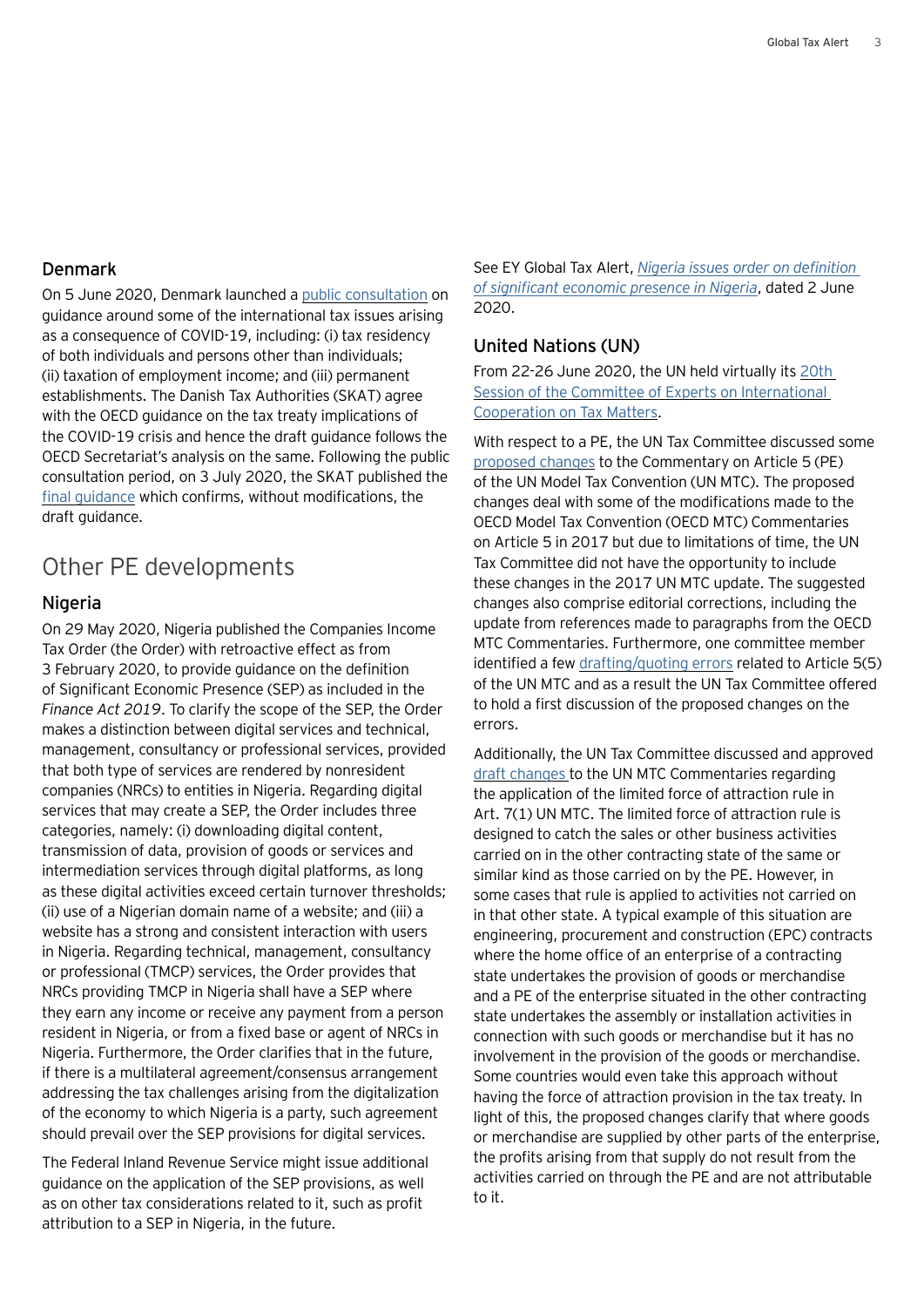Furthermore, the UN Tax Committee discussed a [note](https://www.un.org/development/desa/financing/sites/www.un.org.development.desa.financing/files/2020-05/CRP12%20Technical%20changes%20for%202021%20update.pdf) which identifies possible topics to address in the next update of the UN MTC and topics that membership may wish to consider. With reference to possible topics to address in the next update of the UN MTC, the note recommends adding paragraph 5 of the Commentaries on Article 5 OECD MTC 2017 to the UN MTC to clarify that registration for Value-Added Tax/Goods and Services Tax purposes is not relevant for determining a PE under Article 5 of a tax treaty. Also, the note recommends deleting the note at the end of Article 7 UN MTC regarding the unresolved issue of attribution of profits to a PE for the mere purchase of goods and merchandise by the PE. Further, on the issues that membership may wish to consider, the note includes

the following: (i) further discussion on possible changes to Article 5(6) of the UN MTC to remove the carve-out for reinsurance, i.e. delete the phrase ''except in regard to reinsurance''; (ii) self-initiated adjustments in situations where a taxpayer amends a filed tax return to adjust previously-reported profits; (iii) and providing an alternative provision like the one added to the OECD MTC to establish a time limit on profit adjustments made in accordance with Article 7(2) and 9(1) of the UN MTC.

Based on the discussions during the twentieth session, the aforementioned proposed changes will be revised and presented for final discussion and approval at the twentyfirst session (potentially virtual) of the UN Tax Committee on 20-24 October 2020 open to non-governmental officials.

For additional information with respect to this Alert, please contact the following:

#### Ernst & Young Belastingadviseurs LLP, Rotterdam

- Ronald van den Brekel ronald.van.den.brekel@nl.ey.com
	- Roberto Aviles roberto.aviles.gutierrez@nl.ey.com

#### Ernst & Young Belastingadviseurs LLP, Amsterdam

• David Corredor-Velásquez david.corredor.velasquez@nl.ey.com

#### Ernst & Young Solutions LLP, Singapore

• Chester Wee chester.wee@sg.ey.com

#### Ernst & Young LLP (United States), Global Tax Desk Network, New York

• Jose A. (Jano) Bustos joseantonio.bustos@ey.com